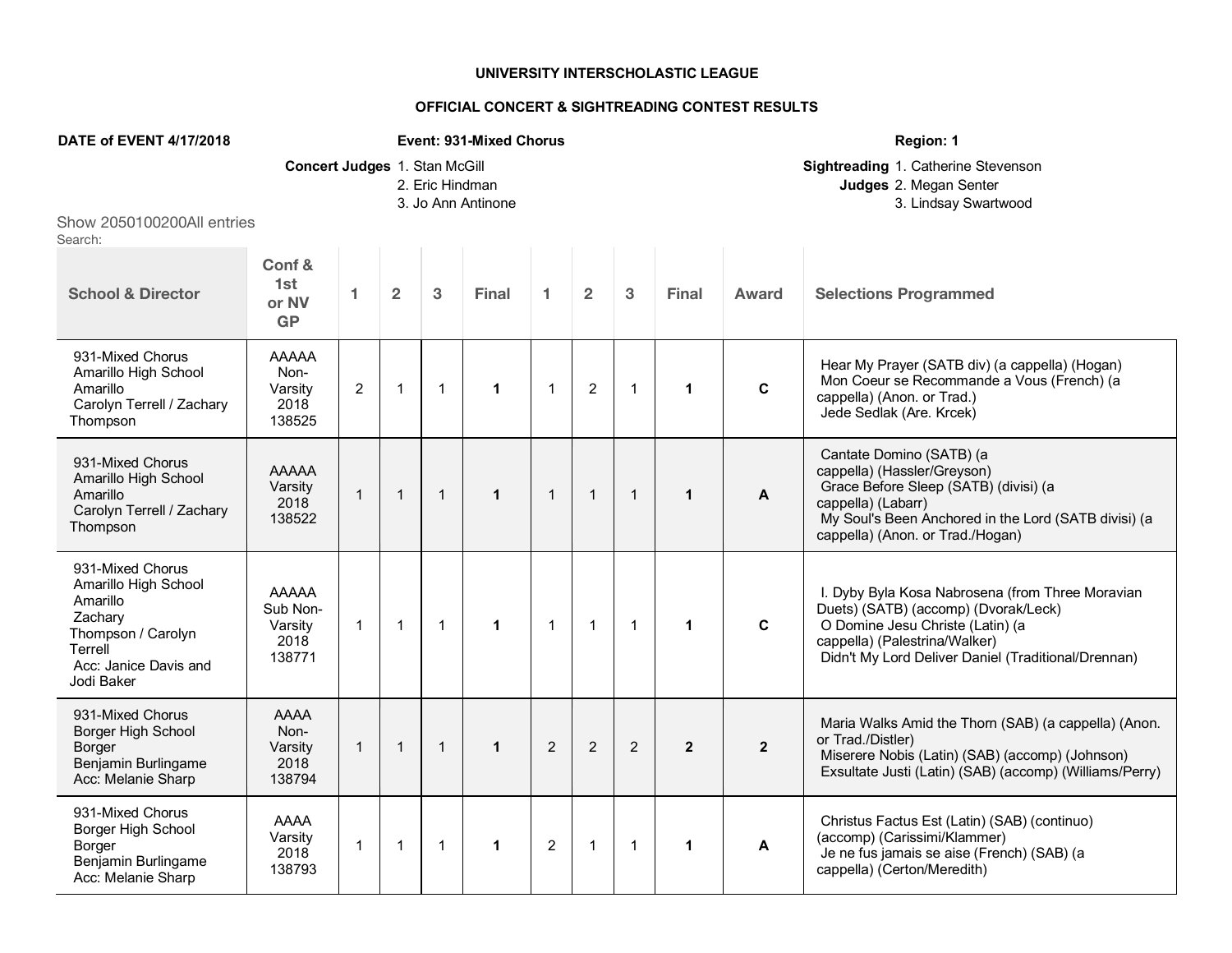| <b>School &amp; Director</b>                                                                                                         | Conf &<br>1st<br>or NV<br>GP                      | 1              | $\overline{2}$ | 3              | <b>Final</b> | 1            | $\overline{2}$ | 3              | <b>Final</b> | <b>Award</b> | <b>Selections Programmed</b>                                                                                                                                                         |
|--------------------------------------------------------------------------------------------------------------------------------------|---------------------------------------------------|----------------|----------------|----------------|--------------|--------------|----------------|----------------|--------------|--------------|--------------------------------------------------------------------------------------------------------------------------------------------------------------------------------------|
|                                                                                                                                      |                                                   |                |                |                |              |              |                |                |              |              | Non Nobis Domine (SAB) (Opt.<br>Accomp) (Byrd/Robinson)                                                                                                                              |
| 931-Mixed Chorus<br>Boys Ranch High School<br><b>Boys Ranch</b><br>Andrew Striley / Megan<br><b>Striley</b>                          | AA<br>Varsity<br>2018<br>138811                   | 3              | 3              | 3              | 3            | 4            | $\overline{4}$ | $\overline{4}$ | 4            |              | Didn't My Lord Deliver Daniel (Anon. or Trad. Emerson)<br>Jubilate! Jubilate! (Anon. or Trad. Eilers)<br>Johnny Has Gone for A Soldier (Anon. or Trad.<br>Robinson)                  |
| 931-Mixed Chorus<br><b>Bushland High School</b><br><b>Bushland</b><br>Reece<br>Kingcade / Stephanie<br>Fauss<br>Acc: Stephanie Fauss | <b>AAAA</b><br>Varsity<br>2018<br>136170          | $\overline{2}$ | $\mathbf 1$    | $\overline{1}$ | $\mathbf 1$  | $\mathbf{1}$ | $\mathbf 1$    | $\mathbf{1}$   | 1            | A            | Sing for Joy! (Handel arr. Spevacek)<br>Erev shel shoshanim (Hebrew) (accomp) (Anon. or<br>Trad./Klebanow)<br>Keep Your Lamps! (conga drums) (a cappella) (Anon.<br>or Trad./Thomas) |
| 931-Mixed Chorus<br>Canyon High School<br>Canyon<br>Brandon Farren / Kelli<br>Harter<br>Acc: Bradford                                | <b>AAAAA</b><br>Varsity<br>2018<br>136003         | $\mathbf{1}$   | $\mathbf 1$    | $\overline{1}$ | $\mathbf{1}$ | $\mathbf{1}$ | $\mathbf 1$    | $\mathbf 1$    | $\mathbf{1}$ | A            | Ne imami iniya pomoschi (SSAATTBB) (a<br>cappella) (Chesnokov)<br>I Am Not Yours (SATB) (accomp) (Dickau)<br>Cum Sancto Spiritu (Woo)                                                |
| 931-Mixed Chorus<br>Canyon HS<br>Canyon<br>Kelli Harter / Brandon<br>Farren<br>Acc: Marcus Bradford                                  | <b>AAAAA</b><br>Non-<br>Varsity<br>2018<br>135452 | $\mathbf{1}$   | $\mathbf{1}$   | $\overline{1}$ | $\mathbf{1}$ | $\mathbf{1}$ | $\mathbf 1$    | $\mathbf{1}$   | 1            | C            | O Praise the Mighty Lord (from Joshua)<br>(accomp) (Handel/Liebergen)<br>I Will Lift My Voice and Sing (SATB divisi)<br>(accomp) (Johnson)<br>Adoramus Te (Viadana/Leavitt)          |
| 931-Mixed Chorus<br>Caprock High School<br>Amarillo<br>Andrea Cruz / Judy<br>Harvel                                                  | AAAAA<br>Varsity<br>2018<br>137044                | $\mathbf{1}$   | $\mathbf{1}$   | $\overline{1}$ | 1            | $\mathbf{1}$ | $\mathbf{1}$   |                |              | A            | How Can I Keep from Singing (Taylor Davis)<br>I Thank You God (a cappella) (Pfautsch)<br>Yo Le Canto Todo El Dia (SSATB) (accomp) (Brunner)                                          |
| 931-Mixed Chorus<br>Caprock High School<br>Amarillo                                                                                  | <b>AAAAA</b><br>Non-<br>Varsity                   | $\overline{2}$ | $\overline{2}$ | $\mathbf{1}$   | $\mathbf{2}$ | $\mathbf{1}$ | -1             | $\mathbf{1}$   | $\mathbf{1}$ | $\mathbf{2}$ | Domine Deus (SAB) (accomp) (Gray)<br>Amavolovolo (SATB) (a cappella) (Traditional Zulu<br>Dowry Song/de Beer)<br>Elijah Rock (SATB) (accomp) (Spiritual/Emerson)                     |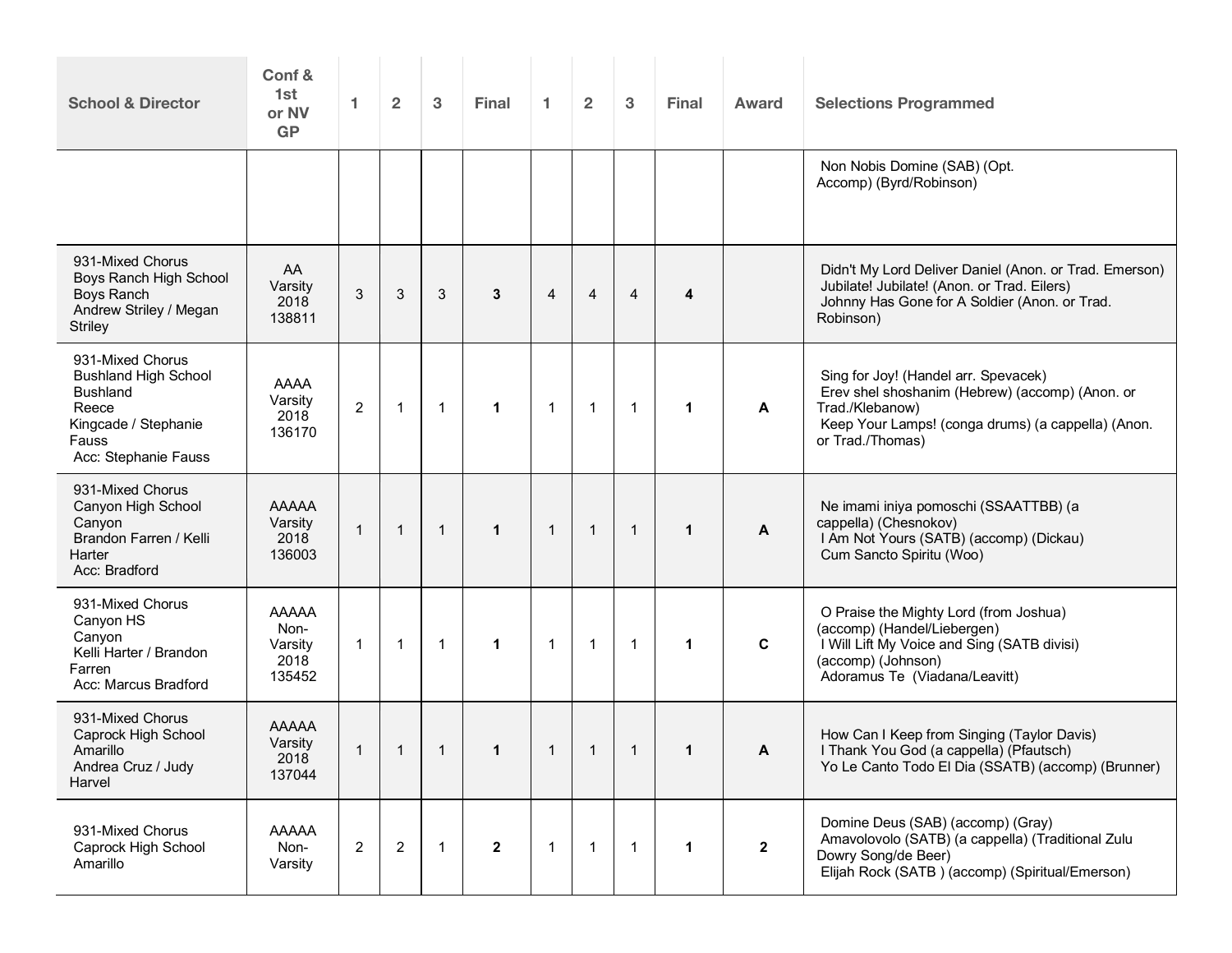| <b>School &amp; Director</b>                                                                                     | Conf &<br>1st<br>or NV<br>GP                      | $\mathbf{1}$   | $\overline{2}$ | 3              | <b>Final</b>   | 1              | $\overline{2}$ | 3              | <b>Final</b> | <b>Award</b> | <b>Selections Programmed</b>                                                                                                                                                       |
|------------------------------------------------------------------------------------------------------------------|---------------------------------------------------|----------------|----------------|----------------|----------------|----------------|----------------|----------------|--------------|--------------|------------------------------------------------------------------------------------------------------------------------------------------------------------------------------------|
| Andrea Cruz / Judy<br>Harvel                                                                                     | 2018<br>137043                                    |                |                |                |                |                |                |                |              |              |                                                                                                                                                                                    |
| 931-Mixed Chorus<br>Dumas High School<br><b>Dumas</b><br>Colton Hardy / Rhonda<br>Swanson<br>Acc: Rhonda Swanson | <b>AAAAA</b><br>Non-<br>Varsity<br>2018<br>138625 | 3              | 3              | $\overline{2}$ | 3              | 3              | 3              | 2              | 3            |              | Shalom Aleichem (Goldfarb)<br>Ahrirang (de Cormier)<br>Ezekiel Saw the Wheel (Lightfoot)                                                                                           |
| 931-Mixed Chorus<br>Dumas High School<br>Dumas<br>Colton Hardy / Rhonda<br>Swanson<br>Acc: Rhonda Swanson        | <b>AAAAA</b><br>Varsity<br>2018<br>138624         | 3              | $\overline{2}$ | $\mathbf{1}$   | $\mathbf{2}$   | $\mathbf{1}$   | $\mathbf{1}$   | $\mathbf{1}$   | 1            | $\mathbf{1}$ | A Red, Red Rose (Mulholland)<br>Tanzen Und Springen (Hassler)<br>Take Me to the Water (Rollo Dilworth)                                                                             |
| 931-Mixed Chorus<br>Friona High School<br>Friona<br>John Lee Bonner<br>Acc: Kim Smiley                           | AAA<br>Varsity<br>2018<br>136364                  | $\overline{2}$ | $\overline{2}$ | $\overline{2}$ | $\overline{2}$ | $\overline{1}$ | $\mathbf{1}$   | $\mathbf{1}$   | $\mathbf{1}$ | $\mathbf{1}$ | And This Shall Be for Music (SAB) (accomp) (Lightfoot)<br>In These Delightful Pleasant Groves (3 part mixed) (a<br>cappella) (Purcell/Robinson)<br>Come to Me, O My Love (Petker)  |
| 931-Mixed Chorus<br>Palo Duro HS<br>Amarillo<br>Armando Pinales Jr<br>Acc: JenniferAkins                         | <b>AAAAA</b><br>Varsity<br>2018<br>138327         | 3              | $\overline{2}$ | $\overline{2}$ | $\mathbf{2}$   | $\overline{1}$ | $\overline{2}$ | $\overline{2}$ | $\mathbf{2}$ |              | Search Me, O God (SATB) (a cappella) (Priano)<br>Come Live With Me and Be My Love (SSAB)<br>(accomp) (Gilpin)<br>Gloria (Schubert/ Robinson)                                       |
| 931-Mixed Chorus<br>Pampa High School<br>Pampa<br><b>Brianna</b><br>Montgomery / Fred Mays<br>Acc: Tammy May     | <b>AAAA</b><br>Non-<br>Varsity<br>2018<br>136244  | $\mathbf{1}$   | $\mathbf 1$    | $\mathbf{1}$   | $\mathbf{1}$   | $\overline{1}$ | -1             | $\mathbf{1}$   | $\mathbf 1$  | $\mathbf{C}$ | Cantate Domino (SSAB) (a cappella) (Snyder)<br>Bless the Lord, O My Soul (SAB)<br>(accomp) (Handel/Hopson)<br>Alleluia (SAB or SATB) (accomp) (Mozart/Leavitt)                     |
| 931-Mixed Chorus<br>Pampa HS<br>Pampa<br>Fred Mays / Brianna                                                     | AAAA<br>Varsity<br>2018<br>136499                 | $\mathbf{1}$   | $\mathbf 1$    | $\mathbf{1}$   | $\mathbf{1}$   | $\overline{1}$ | $\mathbf{1}$   | $\mathbf{1}$   | 1            | A            | The Pasture (No. 2 from Where the Earth Meets the<br>Sky) (SATB) (accomp) (Stroope)<br>Sure On This Shining Night (Morten Lauridsen)<br>Praise To The Lord, The Almighty (Distler) |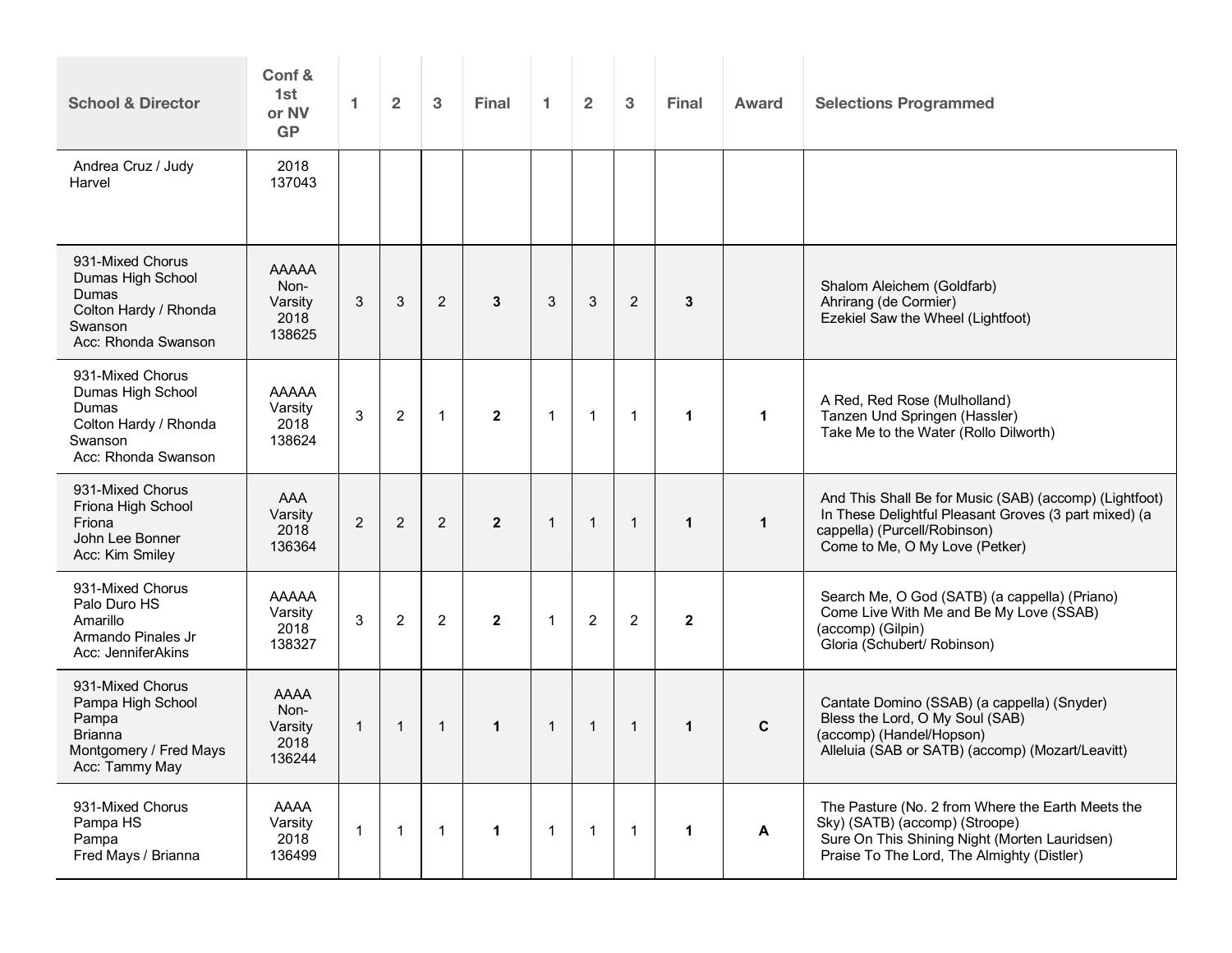| <b>School &amp; Director</b>                                                                                               | Conf &<br>1st<br>or NV<br>GP                       | 1.             | $\overline{2}$ |                | 3              | <b>Final</b>            | 1.             | $\overline{2}$ | 3              | <b>Final</b>   |             | Award          | <b>Selections Programmed</b>                                                                                                                                                                                                    |
|----------------------------------------------------------------------------------------------------------------------------|----------------------------------------------------|----------------|----------------|----------------|----------------|-------------------------|----------------|----------------|----------------|----------------|-------------|----------------|---------------------------------------------------------------------------------------------------------------------------------------------------------------------------------------------------------------------------------|
| Montgomery<br>Acc: Tammy May                                                                                               |                                                    |                |                |                |                |                         |                |                |                |                |             |                |                                                                                                                                                                                                                                 |
| 931-Mixed Chorus<br>Perryton High School<br>Perryton<br>Keith Harris / Brian<br>Warren<br>Acc: Brenda Schnabel             | <b>AAAA</b><br>Varsity<br>2018<br>136046           | $\overline{1}$ | $\overline{1}$ |                | $\overline{1}$ | $\mathbf 1$             | $\overline{2}$ | $\overline{2}$ | 2              | $\overline{2}$ |             | $\mathbf{1}$   | Praise To The Lord, The Almighty (SSATB) (a<br>cappella) (Distler)<br>The Pasture (No. 2 from Where the Earth Meets the<br>Sky) (SATB) (accomp) (Stroope)<br>My Very Own (Susan LaBarr)                                         |
| 931-Mixed Chorus<br>Randall High School<br>Amarillo<br>Shane Swenn / Jennifer<br>Fisher                                    | <b>AAAAA</b><br>Non-<br>Varsity<br>2018<br>138892  | $\overline{1}$ | $\mathbf 1$    |                | $\overline{2}$ | $\blacktriangleleft$    | $\overline{2}$ | $\overline{2}$ | $\overline{2}$ | $\overline{2}$ |             | $\overline{2}$ | Cantate Domino (descant required)<br>(accomp) (Poorman)<br>Cum Sancto Spiritu (Latin) (SAB) (a<br>cappella) (Lotti/Liebergen)<br>Old Joe Clark (Rentz)                                                                          |
| 931-Mixed Chorus<br>Randall High School<br>Amarillo<br>Shane Swenn / Jennifer<br><b>Fisher</b>                             | <b>AAAAA</b><br>Varsity<br>2018<br>138882          | 2              | $\mathbf{1}$   |                | $\overline{2}$ | $\overline{2}$          | $\mathbf{1}$   | $\overline{1}$ | $\mathbf{1}$   | $\mathbf{1}$   |             | A              | Kyrie (from Missa Brevis in Bb Major) (Latin) (solo<br>quartet) (piano or string quartet)<br>(accomp) (Mozart/Perry)<br>Seeds Grow To Plants (from Canticles of America)<br>(SSATB) (accomp) (Rutter)<br>Sing Unto God (Fetler) |
| 931-Mixed Chorus<br>Tascosa High School<br>Amarillo<br>Joshua Ballard / Tiffany<br>Russell<br>Acc: Dr. Jim Rauscher        | <b>AAAAAA</b><br>Sub Non-Varsity<br>2018<br>139363 |                | $\overline{4}$ | $\overline{4}$ | 3              | $\overline{\mathbf{4}}$ | $\overline{2}$ | $\overline{2}$ | $\overline{2}$ | $\mathbf{2}$   |             |                | I Will Arise (a cappella) (Anon. or Trad./Shaw/Parker)<br>Never Tell Thy Love (a cappella) (Bright)<br>Walk In Jerusalem Just-A Like John (accomp) (Anon. or<br>Trad./Thygerson)                                                |
| 931-Mixed Chorus<br>Tascosa High School<br>Amarillo<br>Tiffany Russell / Joshua<br><b>Ballard</b><br>Acc: Dr. Jim Rauscher | <b>AAAAAA</b><br>Non-Varsity<br>2018<br>137818     |                | 1              | $\mathbf{1}$   | $\mathbf{1}$   | $\mathbf{1}$            | $\mathbf{1}$   | $\mathbf{1}$   | $\mathbf{1}$   | $\mathbf{1}$   | $\mathbf c$ |                | Sing A Mighty Song (Daniel E. Gawthrop)<br>Musica Dei (The Gift of Music) (SSATB) (accomp) (Porterfield)<br>O Domine Jesu Christe (Latin) (a cappella) (Palestrina/Walker)                                                      |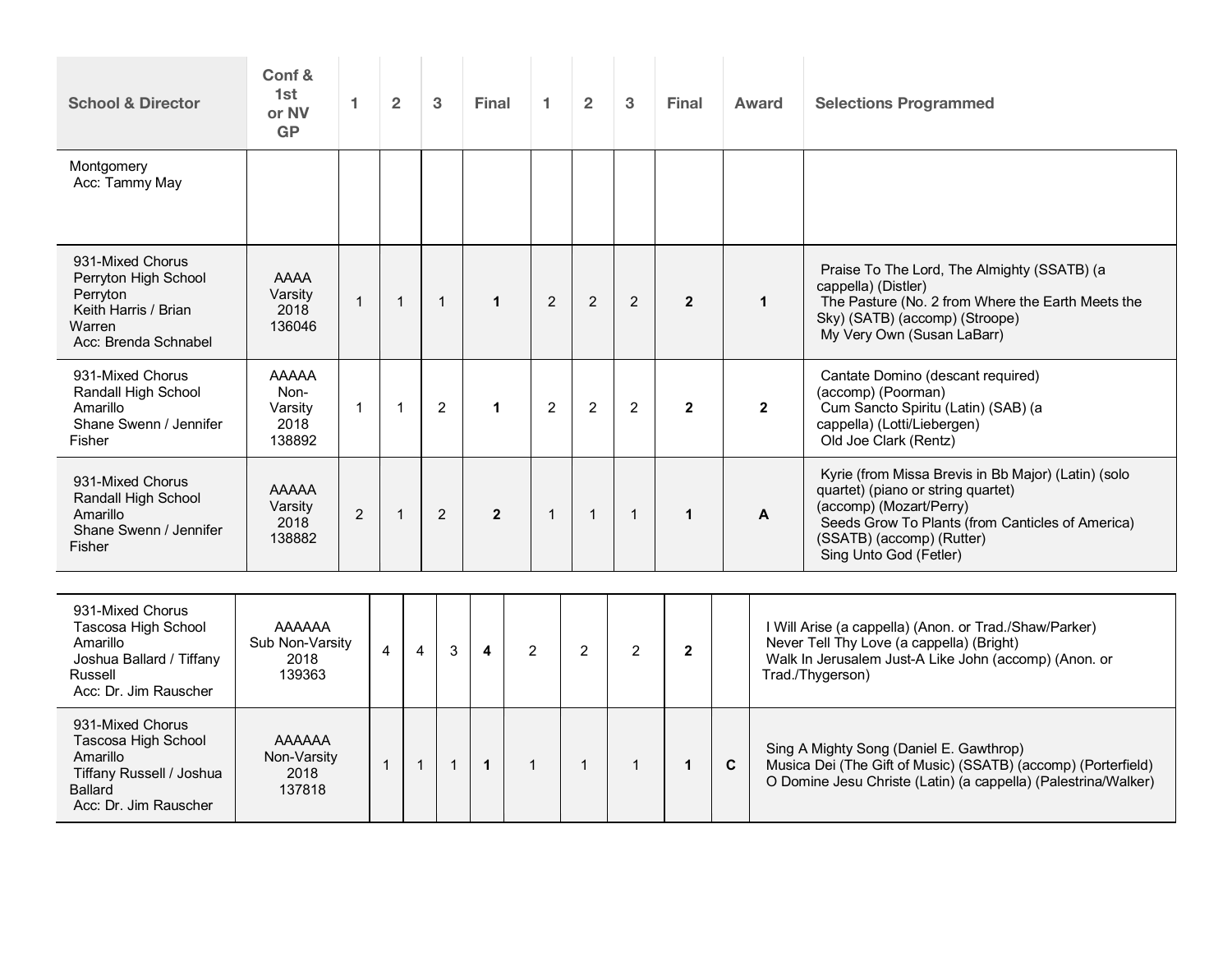| 931-Mixed Chorus<br>Tascosa High School<br>Amarillo<br>Tiffany Russell / Joshua<br>Ballard<br>Acc: Dr. Jim Rauscher        | <b>AAAAAA</b><br>Varsity<br>2018<br>137576    | $\mathbf{1}$   | $\mathbf{1}$ | $\mathbf{1}$ | $\mathbf{1}$ | $\mathbf{1}$   | $\mathbf{1}$ | $\mathbf{1}$   | $\blacktriangleleft$ | A            | Noche Serena (Night Serene) (SATB) (accomp) (Stroope)<br>Ride On, King Jesus! (SATB divisi, solo) (accomp) (Anon. or<br>Trad./Hogan)<br>With a Voice of Singing (SSAATB) (a cappella) (Jennings)                                  |
|----------------------------------------------------------------------------------------------------------------------------|-----------------------------------------------|----------------|--------------|--------------|--------------|----------------|--------------|----------------|----------------------|--------------|-----------------------------------------------------------------------------------------------------------------------------------------------------------------------------------------------------------------------------------|
| 933-Tenor/Bass Chorus<br>Amarillo High School<br>Amarillo<br>Carolyn<br>Terrell / Zachary<br>Thompson<br>Acc: Janice Davis | <b>AAAAA</b><br>Varsity<br>2018<br>138526     | $\mathbf{1}$   | $\mathbf{1}$ | $\mathbf{1}$ | $\mathbf{1}$ | $\mathbf{1}$   | $\mathbf{1}$ | $\mathbf{1}$   | $\mathbf{1}$         | B            | Alleluia (Steffen)<br>Go, Lovely Rose (TB) (accomp) (Stroope)<br>Zion's Walls (accomp) (Copland/Koponen)                                                                                                                          |
| 933-Tenor/Bass Chorus<br>Amarillo High School<br>Amarillo<br>Zachary<br>Thompson / Carolyn<br>Terrell<br>Acc: Jodi Baker   | <b>AAAAA</b><br>Non-Varsity<br>2018<br>138772 | $\mathbf{1}$   | $\mathbf{1}$ | $\mathbf{1}$ | $\mathbf 1$  | $\mathbf{1}$   | $\mathbf{1}$ | 2              | $\blacktriangleleft$ | $\mathbf c$  | Sea Remembrance (TB) (a cappella or accomp) (a<br>cappella) (Farnell)<br>Leave Her, Johnny (TB or TTB) (a cappella) (Anon. or<br>Trad./Crocker)<br>None of Us Cared for Kate (TB)(a cappella or accomp) (a<br>cappella) (Farnell) |
| 933-Tenor/Bass Chorus<br>Canyon High School<br>Canyon<br>Brandon Farren / Kelli<br><b>Harter</b>                           | AAAAA<br>Varsity<br>2018<br>137351            | $\mathbf{1}$   | $\mathbf{1}$ | $\mathbf{1}$ | $\mathbf{1}$ | $\overline{1}$ | $\mathbf{1}$ | $\overline{1}$ | $\mathbf{1}$         | B            | Brothers, Sing On! (TTBB) (a cappella) (Grieg/McKinney)<br>Die Nacht (German) (a<br>cappella) (Schubert/Erb/Leavitt/Goldsmith/)<br>Yonder Come Day (Rudoi)                                                                        |
| 933-Tenor/Bass Chorus<br>Caprock High School<br>Amarillo<br>Andrea Cruz / Judy<br>Harvel                                   | AAAAA<br>Varsity<br>2018<br>137050            | $\overline{2}$ | $\mathbf{1}$ | 2            | $\mathbf{2}$ | 2              | $\mathbf{1}$ | 1              | $\blacktriangleleft$ | $\mathbf{1}$ | Come Travel With Me (TTB) (accomp) (Farthing)<br>O Magnum Mysterium (a cappella) (Ramos)<br>Who Are the Brave (TTB) (accomp) (Martin)                                                                                             |
| 933-Tenor/Bass Chorus<br>Pampa HS<br>Pampa<br>Fred Mays / Brianna<br>Montgomery<br>Acc: Brianna<br>Montgomery              | <b>AAAA</b><br>Varsity<br>2018<br>136491      | $\mathbf{1}$   | $\mathbf{1}$ | $\mathbf{1}$ | $\mathbf{1}$ | $\mathbf{1}$   | $\mathbf{1}$ | $\mathbf{1}$   | $\mathbf{1}$         | B            | For The Fallen (accomp) (Sammes)<br>All Blessing, Honor, Thanks and Praise (TTBB) (a<br>cappella) (Anon. or Trad./Luvaas)<br>Ol' Ark's a-Moverin' (TTBB) (Anon. or Trad./Krunnfusz)                                               |
| 933-Tenor/Bass Chorus<br>Perryton High School<br>Perryton<br>Keith Harris / Brian<br>Warren<br>Acc: Brenda Schnabel        | <b>AAAA</b><br>Varsity<br>2018<br>136052      | $\overline{2}$ | $\mathbf{1}$ | $\mathbf{1}$ | $\mathbf{1}$ | $\mathbf{1}$   | $\mathbf{1}$ | $\mathbf{1}$   | $\blacktriangleleft$ | $\mathbf B$  | As Beautiful As She (accomp) (Butler)<br>Ave Maria (from Two Renaissance Chorals For Men) (TBB) (a<br>cappella) (Arcadelt/Robinson)<br>Stars I Shall Find (TTB) (accomp) (Johnson)                                                |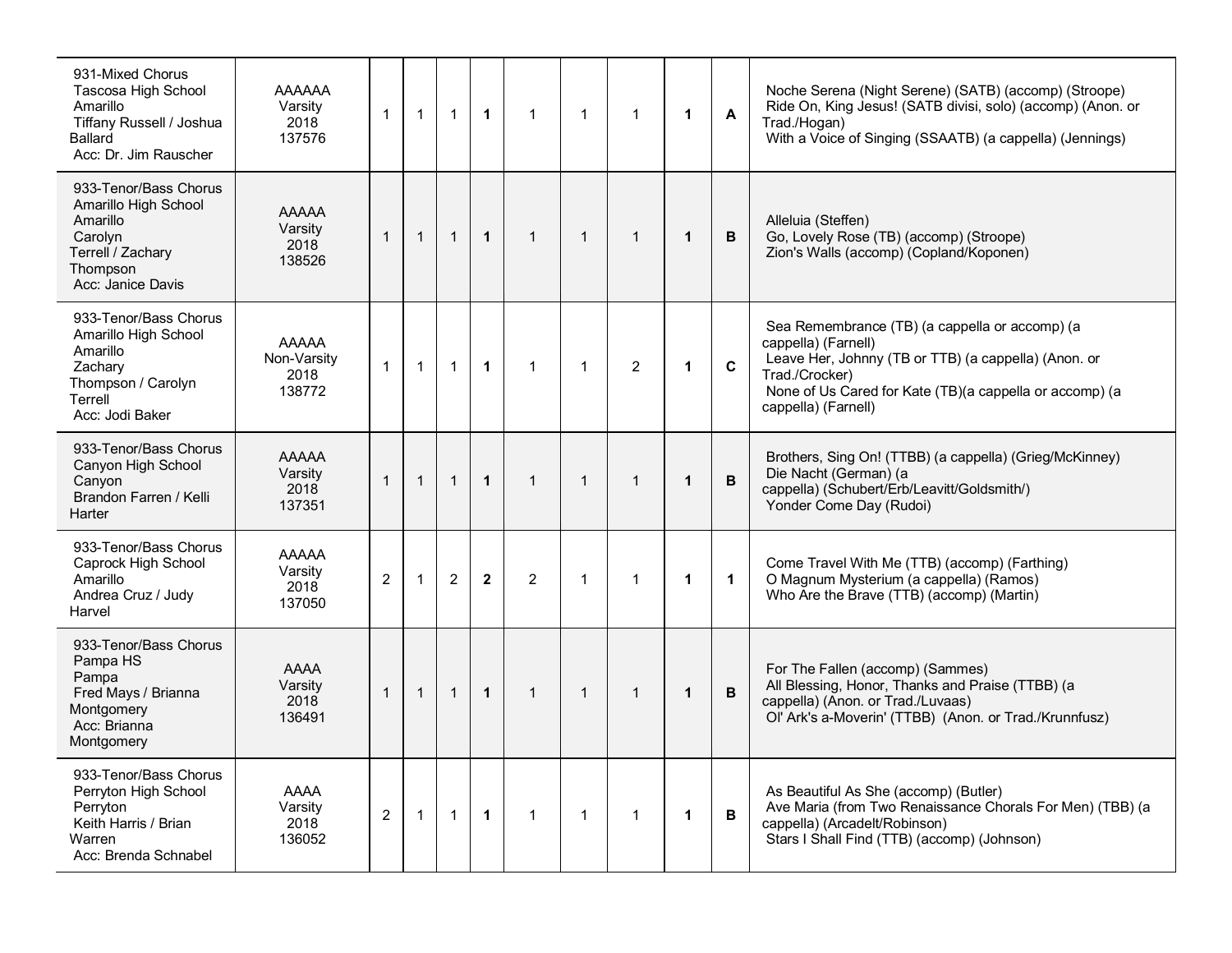| 933-Tenor/Bass Chorus<br>Randall High School<br>Amarillo<br>Shane Swenn / Jennifer<br>Fisher                                    | <b>AAAAA</b><br>Varsity<br>2018<br>138883 | $\mathbf{1}$ | $\mathbf{1}$   | $\mathbf{1}$ | $\mathbf{1}$         | $\mathbf{1}$ | $\mathbf{1}$   | $\mathbf 1$  | $\mathbf{1}$ | B            | As Beautiful As She (accomp) (Butler)<br>Viva Tutti (Italian) (a cappella) (Anon. or Trad./Crocker)<br>Tahiti (TTBB) (keyboard or guitar) (accomp) (Anon. or<br>Trad./Harris)                                                         |
|---------------------------------------------------------------------------------------------------------------------------------|-------------------------------------------|--------------|----------------|--------------|----------------------|--------------|----------------|--------------|--------------|--------------|---------------------------------------------------------------------------------------------------------------------------------------------------------------------------------------------------------------------------------------|
| 933-Tenor/Bass Chorus<br>Tascosa High School<br>Amarillo<br>Tiffany Russell / Joshua<br><b>Ballard</b><br>Acc: Dr. Jim Rauscher | AAAAAA<br>Varsity<br>2018<br>137580       | $\mathbf{1}$ | $\mathbf{1}$   | $\mathbf{1}$ | $\mathbf{1}$         | 2            | $\overline{2}$ | 2            | $\mathbf{2}$ | $\mathbf{1}$ | Cantate Domino (Alec Schumacker)<br>Dominus Vobiscum (Narverud)<br>Be Thou My Vision (TBB) (opt bass solo) (accomp) (Anon. or<br>Trad./Hunter)                                                                                        |
| 935-Treble Chorus<br>Amarillo High School<br>Amarillo<br>Carolyn<br>Terrell / Zachary<br>Thompson<br>Acc: Janice Davis          | <b>AAAAA</b><br>Varsity<br>2018<br>138529 | $\mathbf{1}$ | $\mathbf{1}$   | $\mathbf{1}$ | $\mathbf{1}$         | $\mathbf{1}$ | $\mathbf{1}$   | $\mathbf{1}$ | $\mathbf 1$  | В            | Alleluia (SSAA (piano, horn; percussion opt)) (accomp) (Basler)<br>See the Gypsies/Turot (SSAA) (a cappella, in<br>Hungarian) (Anon. or Trad./Kodaly)<br>Good Night, Dear Heart (Forrest)                                             |
| 935-Treble Chorus<br>Amarillo High School<br>Amarillo<br>Zachary<br>Thompson / Carolyn<br>Terrell<br>Acc: Jodi Baker            | AAAAA<br>Non-Varsity<br>2018<br>138774    | $\mathbf{1}$ | $\mathbf{1}$   | $\mathbf{1}$ | $\blacktriangleleft$ | $\mathbf{1}$ | $\mathbf{1}$   | $\mathbf{1}$ | 1            | C            | God Be In My Head (SA) (accomp) (Ramsey)<br>Antiphonal Kyrie (SA) (a cappella) (Thrift)<br>Sing a Song of Sixpence (SA) (2 clarinets) (accomp) (Mendoza)                                                                              |
| 935-Treble Chorus<br>Borger High School<br>Borger<br>Benjamin Burlingame<br>Acc: Melanie Sharp                                  | <b>AAAA</b><br>Varsity<br>2018<br>138895  | $\mathbf{1}$ | $\overline{1}$ | $\mathbf{1}$ | $\mathbf{1}$         | $\mathbf{1}$ | $\mathbf{1}$   | $\mathbf{1}$ | $\mathbf{1}$ | В            | Lullaby (accomp) (Keel/Hales)<br>My Heart is Offered Still to You (SSA) (French) (a cappella) (di<br>Lasso/Harris)<br>Russian Lament (SSA) (accomp) (Prokofieff/Levenson)                                                             |
| 935-Treble Chorus<br>Canyon High School<br>Canyon<br>Brandon Farren / Kelli<br>Harter<br>Acc: Bradford                          | <b>AAAAA</b><br>Varsity<br>2018<br>136005 | $\mathbf{1}$ | $\overline{1}$ | $\mathbf{1}$ | $\blacktriangleleft$ | $\mathbf{1}$ | $\mathbf{1}$   | $\mathbf{1}$ | 1            | B            | Cantate Domino (Schutz/Grundahl)<br>Ave Maria (SSAA) (a cappella) (Forbes)<br>I Thank You God (SSA) (accomp) (Walker)                                                                                                                 |
| 935-Treble Chorus<br>Caprock High School<br>Amarillo<br>Andrea Cruz / Judy<br>Harvel                                            | <b>AAAAA</b><br>Varsity<br>2018<br>137056 | $\mathbf{1}$ | $\mathbf{1}$   | $\mathbf{1}$ | $\mathbf{1}$         | $\mathbf{1}$ | $\mathbf{1}$   | $\mathbf 1$  | $\mathbf{1}$ | B            | Still wie die Nacht (Silence the Night) (SSA) (German) (opt<br>oboe or other c inst) (accomp) (Bohm/Porterfield)<br>How Can I Keep from Singing (SSA) (a cappella) (Anon. or<br>Trad./Herrington)<br>Hello, Girls (accomp) (Pfautsch) |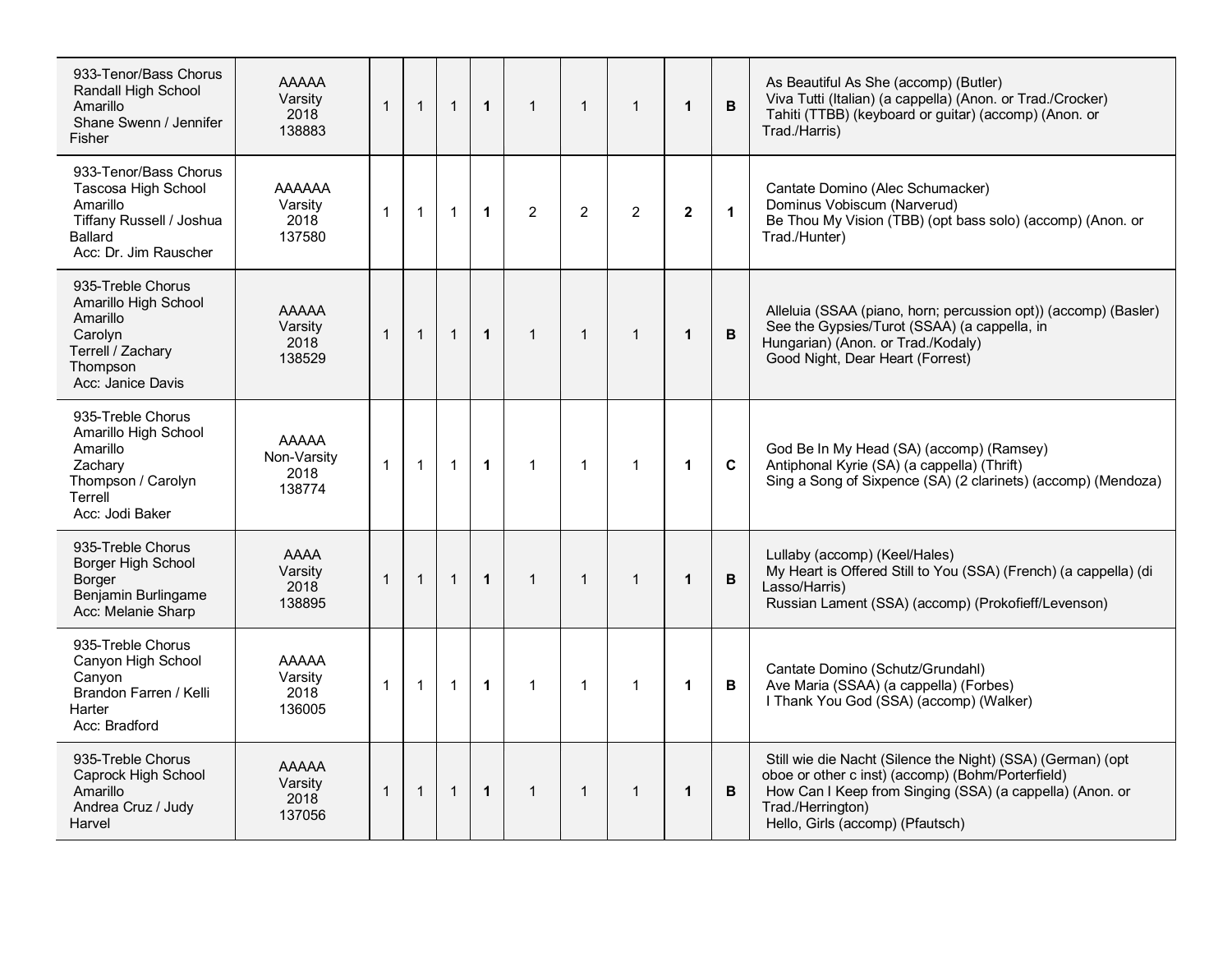| 935-Treble Chorus<br>Caprock High School<br>Amarillo<br>Judy Harvel                                              | <b>AAAAA</b><br>Non-Varsity<br>2018<br>136213    |                | $\mathbf{1}$ | $\mathbf{1}$   | $\mathbf{1}$   | $\mathbf{1}$   | $\overline{2}$                   | $\overline{2}$ | $\overline{2}$ |              | $\mathbf{2}$ | $\overline{2}$ | Come, Jesus, Holy Son of God (SA) (accomp) (Handel/Hopson)<br>Poi ch'el mio foco (Away With Your Troubles) (Italian or English)<br>(a cappella) (Gastoldi)<br>In Time Of Silver Rain (SSA) (accomp) (Snyder) |
|------------------------------------------------------------------------------------------------------------------|--------------------------------------------------|----------------|--------------|----------------|----------------|----------------|----------------------------------|----------------|----------------|--------------|--------------|----------------|--------------------------------------------------------------------------------------------------------------------------------------------------------------------------------------------------------------|
| 935-Treble Chorus<br>Friona High School<br>Friona<br>John Lee Bonner<br>Acc: Kim Smiley                          | AAA<br>Non-Varsity<br>2018<br>136365             |                | 3            | $\overline{2}$ | 3              | $\mathbf{3}$   | <b>DQ</b>                        | <b>DQ</b>      | <b>DQ</b>      |              | <b>DQ</b>    |                | Stars Are For Those Who Lift Their Eyes (2 or 3 part) (keyboard<br>or guitar) (solo opt) (accomp) (Delmonte)<br>Jubilate Deo (a cappella) (Praetorius/Rao)<br>God Be In My Head (SA) (accomp) (Ramsey)       |
| 935-Treble Chorus<br><b>Hereford HS</b><br>Hereford<br>Jennifer Bera<br>Acc: Peggy LaMascus                      | <b>AAAAA</b><br>Varsity<br>2018<br>133791        |                | $\mathbf{1}$ | $\mathbf{1}$   | $\mathbf 1$    | $\mathbf 1$    | 2                                | $\overline{1}$ | 2              |              | $\mathbf{2}$ | $\mathbf{1}$   | Lift Thine Eyes to the Mountains (a cappella) (Mendelssohn)<br>Hey Ho, Nobody's Home (3 part any combo) (accomp) (Gilpin)<br>O Lux Beatissima (Patterson)                                                    |
| 935-Treble Chorus<br>Palo Duro HS<br>Amarillo<br>Armando Pinales Jr<br>Acc: Jennifer Akins                       | <b>AAAAA</b><br>Varsity<br>2018<br>138331        |                | 3            | $\overline{2}$ | 2              | $\overline{2}$ | 2                                | 2              | 2              |              | $\mathbf{2}$ |                | Ave Maria [SS(S)A or (Latin) (SSSA)] (a cappella) (Keating)<br>Festival Sanctus (SSA) (accomp) (Leavitt)<br>Jesu (SA) (accomp) (Ramsey)                                                                      |
| 935-Treble Chorus<br>Pampa High School<br>Pampa<br><b>Brianna</b><br>Montgomery / Fred<br>Mays<br>Acc: Tammy May | <b>AAAA</b><br>Non-<br>Varsity<br>2018<br>136243 | $\mathbf{1}$   |              | $\mathbf{1}$   | $\overline{1}$ | $\mathbf 1$    | $\mathbf{1}$<br>$\mathbf{1}$     | $\mathbf{1}$   | $\mathbf{1}$   | $\mathbf c$  |              |                | Au clair de la lune (SSA) (a cappella) (Anon. or Trad./Crocker)<br>Ricevete (from Le Nozze di Figaro) (SSA) (accomp) (Mozart/Liebergen)<br>In You I Found (Farnell)                                          |
| 935-Treble Chorus<br>Pampa HS<br>Pampa<br>Fred Mays / Brianna<br>Montgomery<br>Acc: Tammy May                    | <b>AAAA</b><br>Varsity<br>2018<br>136501         | $\overline{1}$ |              | $\mathbf{1}$   | $\overline{1}$ | $\mathbf{1}$   | $\mathbf{1}$<br>$\mathbf{1}$     | $\overline{1}$ | $\mathbf{1}$   | B            |              |                | Hodie! (Latin) (opt percussion) (accomp) (Leavitt)<br>Do Not Stand At My Grave and Weep (SSA) (accomp) (Farnell)<br>Rise Up, My Love (SSAA) (a cappella) (Daley)                                             |
| 935-Treble Chorus<br>Perryton High School<br>Perryton<br>Keith Harris / Brian<br>Warren<br>Acc: Brenda Schnabel  | <b>AAAA</b><br>Varsity<br>2018<br>136055         | $\mathbf{1}$   |              | $\mathbf{1}$   | $\overline{1}$ | $\mathbf{1}$   | $\overline{2}$<br>$\overline{2}$ | $\overline{2}$ | $\mathbf{2}$   | $\mathbf{1}$ |              |                | Ave Maria [SS(S)A or (Latin) (SSSA)] (a cappella) (Keating)<br>I Carry Your Heart (Laura Farnell)<br>Yo Le Canto Todo El Dia (SA divisi) (accomp) (Brunner)                                                  |